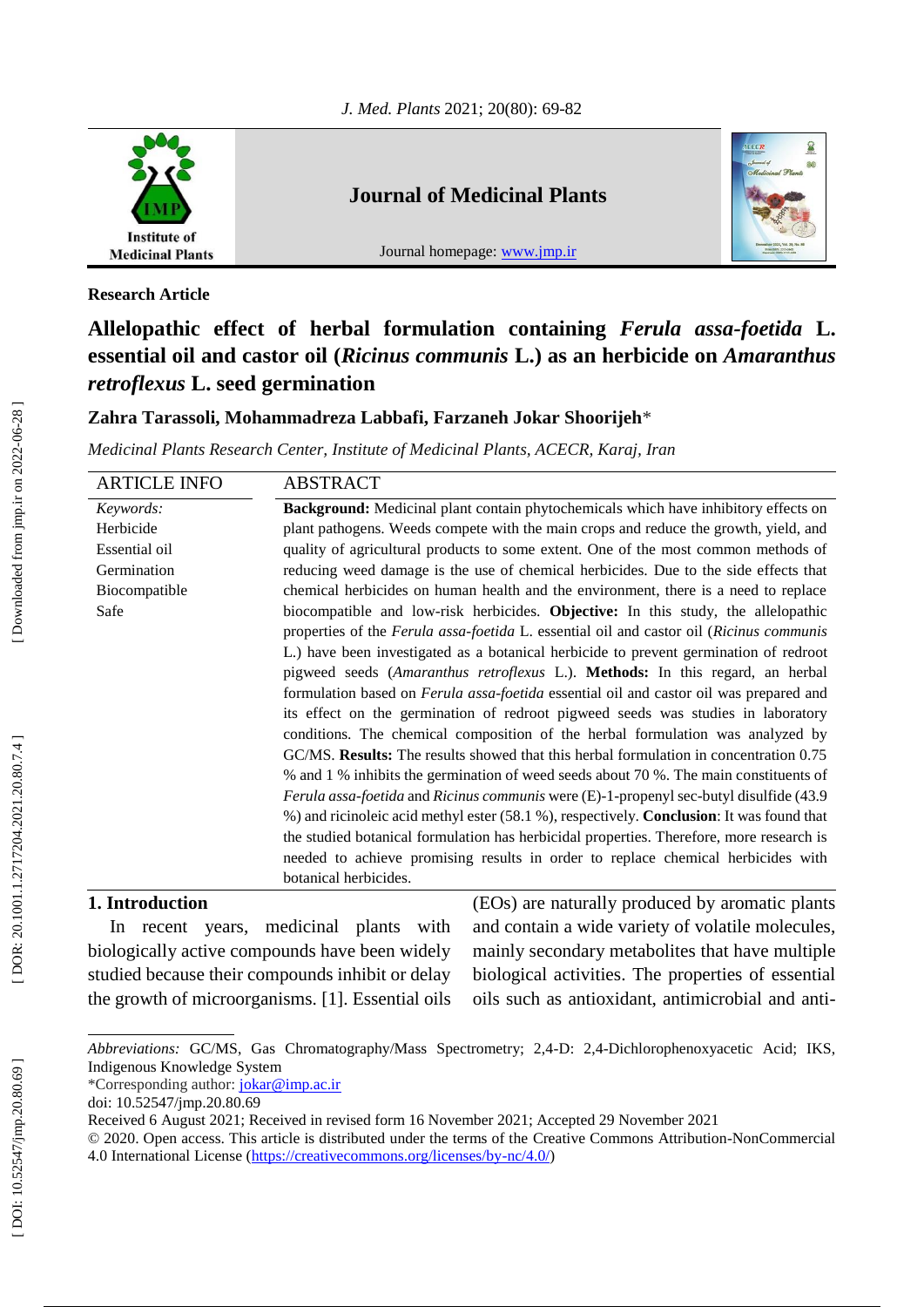inflammatory effects have been known for a long time and are therefore widely used in traditional medicine, cosmetics and the food industry. Despite its action against many phytopathogenic fungi, oomycetes and bacteria, as well as weeds, its use in agriculture remains surprisingly rare [2]. Nowadays, the demand for healthy food and sustainable agriculture is increasing, and the interest in using oil and medicinal plant extracts to replace traditional chemical pesticides to control pests and diseases is also increasing. Bioactive compounds from plants are usually extracted in aqueous form, using ethanol or other organic solvents, or when present in essential oils by steam extraction [1]. The ability of plants to produce various secondary metabolites can significantly reduce pest population dynamics through new and efficient plant pesticides based on plant extracts, thus providing natural protection for agricultural pests [3].

A variety of phytochemicals found in most medicinal plants, such as alkaloids, cyanogenic glycosides, phenylpropanoids, polyketides, anthocyanins, carbohydrates, amino acids, lipids, nucleic acids, terpenes, flavonoids, phenols, saponins, and tannins are essential materials in production. Various pesticides and fungicides that can be used to protect crops and horticultural crops. In all agricultural systems, weeds are the most costly pest to control, accounting for 30% of potential losses [4]. Weeds are harmful plants that interfere with the management of agricultural production systems, compete with main crops for available nutrient resources and space, and to a certain extent reduce the growth, yield, and quality of agricultural products [5]. Herbicides are designed to kill plants, so if they are applied directly to these plants, or if they drift or volatilize on the plants, it is not surprising that they will harm or kill the desired species. Many ester herbicides have been shown to evaporate enough vapor from the treated plants to cause serious damage to other plants. In addition to killing target plants, exposure to pesticides can also cause sublethal effects on plants. Phenoxy herbicides, including 2,4 -D, can damage nearby trees and shrubs if they drift or volatilize on the leaves. Exposure to the herbicide glyphosate can severely reduce seed quality. It can also increase the susceptibility of certain plants to diseases. This poses a special threat to endangered plant species. The US Fish and Wildlife Service has identified 74 endangered plants that may be threatened only by glyphosate. Exposure to the herbicide chlorpyrazone can reduce the yield of potato plants [6].

Glyphosate is the most widely used herbicide in the world [7]. Although people are increasingly concerned about the consequences of the use of large amounts of glyphosate -based herbicides in agricultural ecosystems, their potential effects on non -target soil organisms and soil functions are largely unknown [8]. The use of ecological methods to control weeds is gaining more and more attention in agricultural practices. On the one hand, the widespread use of herbicides of synthetic origin has led to many adverse effects, such as the high persistence of herbicides in the environment and the food chain, and the development of highly resistant weed populations. Second, there are some special sowing systems, such as those for organic production, where the use of synthetic chemicals is prohibited. In this general framework, more and more farmers are looking for alternative technological options for weed management [9]. Among natural plant products, volatile essential oils and their components have attracted a lot of attention because of their phytotoxicity and their strong activity against weeds . Terpenoids,

Downloaded from jmp.ir on 2022-06-28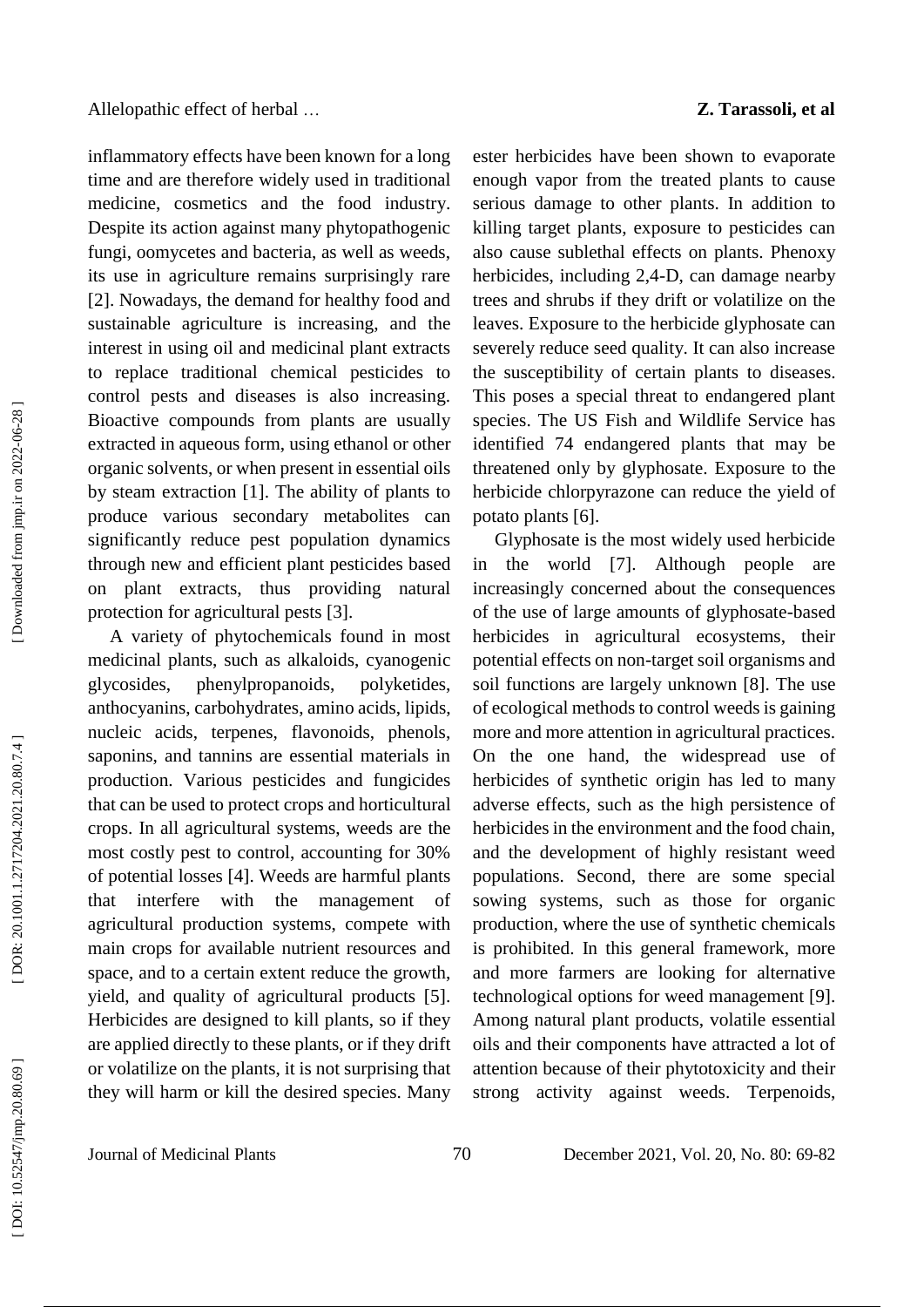especially monoterpenoids and sesquiterpenoids, are the main components of essential oils and are usually responsible for their inhibitory activity in plants. Plant essential oil herbicides have been shown to be effective against a variety of weeds and may be a natural substitute for non -selective herbicides. They can be used as fumigants, granular preparations, or direct sprays [10]. *Ferula assa -foetida* is an herb, hermaphrodite and perennial plant of the Umbelliferae family. About more than 170 species, sixty spices of Ferula are widely distributed in Central Asia, especially in West Afghanistan, Iraq, Turkey and Eastern Iran, Europe and North Africa [11]. Asafoetida originated in Afghanistan from Central Asia and eastern Iran and is now cultivated primarily in Iran and Afghanistan, where it is exported to other parts of the world. Although it is not of Indian origin, it has long been used in Indian medicine and cooking [12]. *Ferula assa -foetida* essential oils exhibit a variety of activities including antibacterial, insecticidal, antioxidant, germination, cytotoxicity, antitumor and antidiabetic [13]. The resin of *Ferula assa -foetida* fraction contains ferulic acid and its esters, coumarin, sesquiterpene coumarin, and other terpenoids. Gum contains glucose, galactose, arabinose, rhamnose, glucuronic acid, polysaccharides and glycoproteins, and the volatile fraction contains sulfur -containing compounds, monoterpenes and other volatile terpenoids [11].

*Ricinus communis* is an annual oil seed plant commonly known as castor oil. Sometimes called castor beans, they are not real beans. *Ricinus communis*, which belongs to the family Euphorbiaceae, has the potential to grow in various geographic regions [14]. Therefore, it is used in multiple fields such as agriculture, pharmaceuticals, and industry. Castor oil products include: Ointments, nylons, lacquers,

lubricants for aircraft engines, hydraulic fluids, dyes, detergents, plastics, artificial leathers, cosmetics, perfumes [14]. Castor oil contains the monounsaturated hydroxy fatty acid ricinoleic acid as the main component of its fatty acid profile. This acid is 12 -hydroxy - 9 -octadecenoic acid and has an unusual polarity due to the position of the hydroxyl group. Castor oil, sometimes referred to as ricinoleic acid triglyceride, is the only commercially available vegetable oil rich in the hydroxy functional groups of fatty acids (70 -90 %) [15].

Castor is native to the southeastern Mediterranean basin, East Africa and India, but it is widely distributed in tropical regions and is widely grown as an ornamental plant in other places. For centuries, people have been cultivating castor to get the oil stored in its seeds. The hulled seeds contain 35 -55 % oil. Plant leaves, stems, and especially seeds contain ricin and ricin, which are toxic to humans and animals if ingested. However, ricin is not present in the oil [16]. In the world, the redroot pigweed is considered the most dangerous weed [17]. Redroot pigweed weeds are an annual C4 species that will produce up to 100,000 seeds per plant, although this number can be much higher under optimal growing conditions. Seeds are spread primarily by wind, water, and animals, but they are also spread by human disturbance, for example when trapped in the ground by agricultural machinery. Although some researchers report that seeds can still survive for a long time, others have concluded that the viability of buried seeds is significantly reduced after two years [18]. The objectives of this research were to determine the phytotoxic effects of botanical formulation of *Ferula as s a -foetida essential* oil and castor oil (*Ricinus communis*) on the germination and primary root and primary pedicle length of redroot pigweed.

 [\[ DOI: 10.52547/jmp.20.80.69 \]](http://dx.doi.org/10.52547/jmp.20.80.69) [\[ DOR: 20.1001.1.2717204.2021.20.80.7.4](https://dorl.net/dor/20.1001.1.2717204.2021.20.80.7.4) ] [\[ Downloaded from jmp.ir on 2022-06-28 \]](https://jmp.ir/article-1-3189-en.html) DOR: 20.1001.1.2717204.2021.20.80.7.4]

Downloaded from jmp.ir on 2022-06-28

Journal of Medicinal Plants 71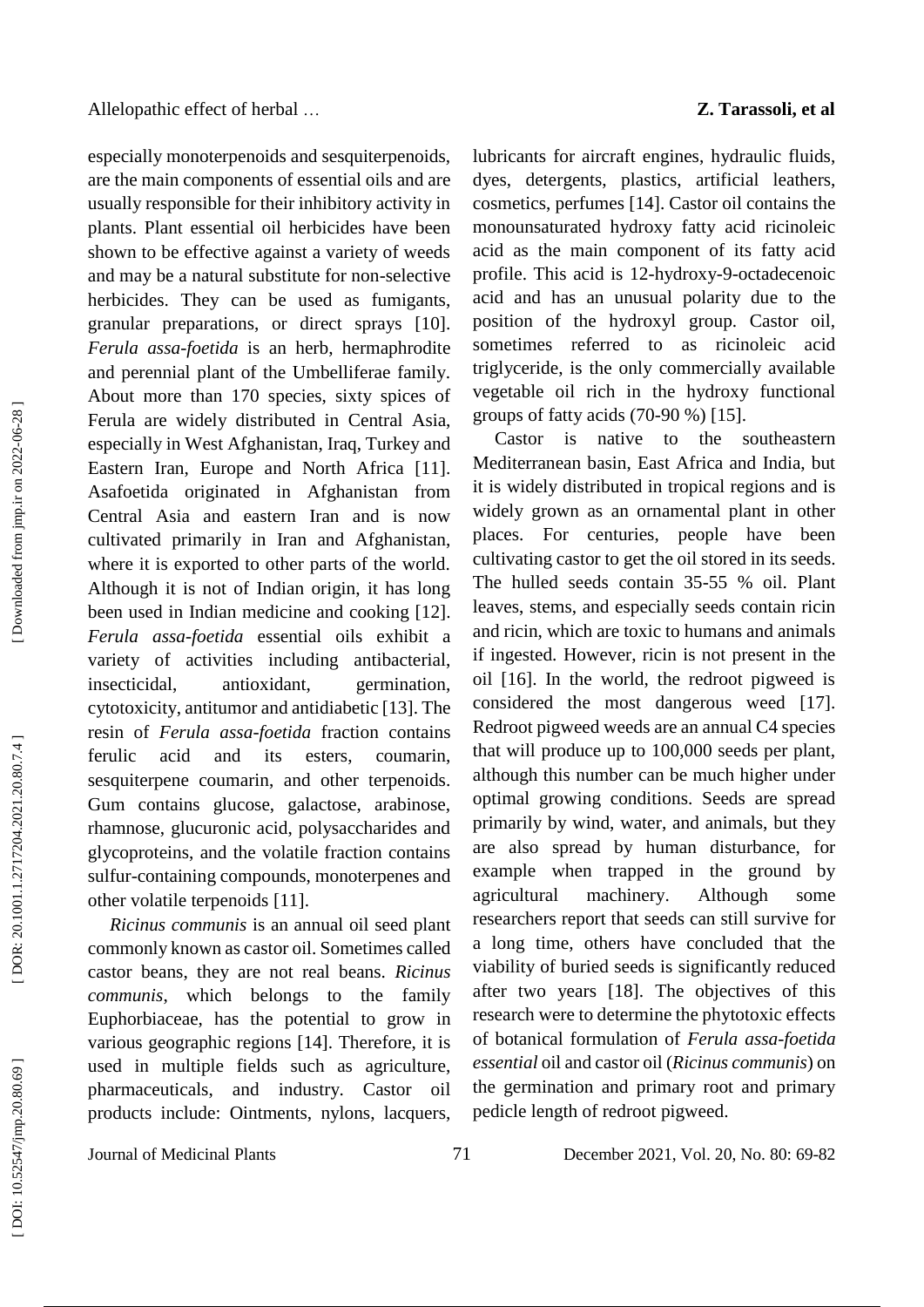#### **2. Materials and Methods**

Redroot pigweed seed with herbarium code 724 (IMPH) was used in this study. *Ferula assa foetida* essential oil and castor oil were obtained from Samanik Pharmaceutical Co. (Tehran, Iran).

### *2.1. Extraction of essential oils*

We used an all-glass -glass Clevenger-type apparatus to conduct 2.5 h of hydro -distillation on the gum of *Ferula assa -foetida* (100 gr) of each target plants and the pale yellow essential oil produced. This method for the extraction of oils is recommended by the European Pharmacopoeia [19]. The oils were dehydration over anhydrous sodium sulphate (Merck, Darmstadt, Germany) and stored in sealed vials at 2 ºC before analysis.

#### *2.2. Preparation botanical formulation*

The formulation was based on Jokar and coworkers method with some modifications and changes [20]. Briefly *Ferula assa -foetida* essential oil and castor oil was used in a ratio of 1:1 to prepare botanical formulation. Suitable solvents and cosolvents were used.

## *2. 3. Gas Chromatography/Mass Spectroscopy (GC/MS) of Ferula assa -foetida*

Analysis of *Ferula assa -foetida* volatile component was performed on Agilent 6890 system (Agilent, Littleton, Colorado, USA) coupled with Agilent 5973 N mass selective detector equipped with a BPX5 fused silica column (30 m  $\times$  0.25 mm i.d., film thickness 0.25 μm). Following injection, 5 min after injection, oven temperature was increased from 50 to 240 ºC at a rate of 3 ºC/min and then reached to

300 ºC at a rate of 15 ºC/min and hold 3 min in this temperature. Other operating conditions were as follows: carrier gas, He (99.999 %), with a flow rate of 0.5 ml/min; injector temperature, 250 ºC; and split ratio, 1:35. Mass spectra were taken at 70 eV a scan time of 1 s and a mass range of 40 -500 amu [21].

## *2. 4. Preparation of castor oil methyl ester for GC analysis*

2 mg of sample was weighted in 2 ml tube and 2 ml of heptane was added to it and vortex. Then 1.2 ml potassium hydroxide (2 mM) in methanol was added, fast stirred and 1 min vortex. After 5 min, the heptane phase was separated and added to the vial containing 2 g of sodium hydrogen sulfate. After mixing the sample was ready for injection to gas chromatography.

## *2. 5. Gas Chromatography/Mass Spectroscopy (GC/MS) of castor o i l*

Analysis of castor oil was performed on Agilent 6890 system (Agilent, Littleton, Colorado, USA) coupled with Agilent 5973 N mass selective detector equipped with a BPX5 fused silica column (30 m  $\times$  0.25 mm i.d., film thickness 0.25 μm). Following injection, 5 min after injection, oven temperature was increased from 70 to 280 ºC at a rate of 10 ºC/min and hold 3 min in this temperature and then reached to 300 ºC at a rate of 25 ºC/min and hold 5 min in this temperature. Other operating conditions were as follows: carrier gas, He (99.999 %), with a flow rate of 1 ml/min; injector temperature, 290 ºC; and split ratio, 1:20. Mass spectra were taken at 70 eV a scan time of 1 s and a mass range of 40 -700 amu.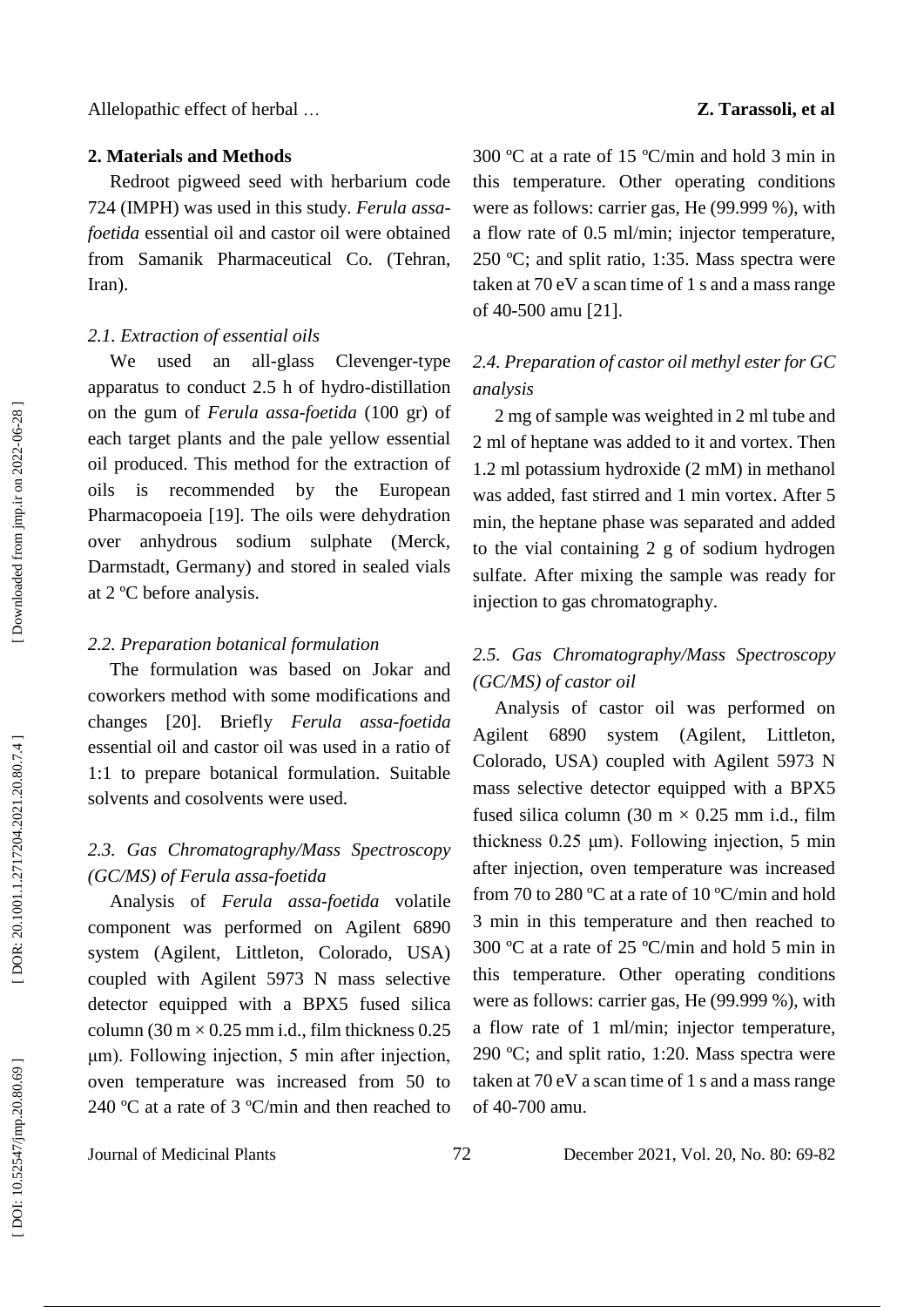#### *2.6. Germination test*

In order to investigate the effect of plant formulation on weed seed germination, different concentrations of formulation (0, 0.25, 0.5, 0.75 & 1) were prepared. Distilled water was used as a negative control. 4 replications were considered for each treatment. For each repetition, a petri dish was placed in which filter paper was placed. In each replication put 10 weed seeds collected from the Seed Breeding Institute in Karaj, Alborz Province, were used. After placing the seeds in a petri dish, 1 ml of the desired concentration of the formulation was added to each replicate. Then 1 ml of distilled water was added to each container daily to maintain seed moisture. Seed germination was checked daily and the number of germinated seeds was counted and recorded.

#### *2.7. Statistical analysis*

**Mundan** 

The test was performed as a completely randomized design. Excel 2013 software was used to draw the charts. Also SAS 9.4 software was used for statistical analysis.

## **3. Result**

The essential oils of the *Ferula assa -foetida* gum were analyzed by GC -MS system. The essential oil yields were in the range of 0.2 - 0.5 % (v/w), from the gum of *Ferula assa -foetida.* In the result of the analysis of *Ferula assa -foetida*, eleven compounds were identified representing 81.54 % of the oil. The GC chromatogram of gum of *Ferula assa -foetida* is shown in Fig. 1. The main compounds *Ferula assa -foetida* were ( *Z*) - 1 - propenyl sec -butyl disulfide (23.30 %),  $(E)$ -1-propenyl sec-butyl disulfide  $(43.90\%),$ and thiazolidin (8.19 %) (Table 1). The methylated castor oil were analyzed by GC -MS system. In the result of analysis of castor oil, eight compounds were identified representing 99.60 % of the oil. The GC chromatogram of gum of castor oil is shown in Fig . 2. The main compounds castor oil was ricinoleic acid methyl ester (58.14 %), linoleic acid, methyl ester (14.90 %), and oleic acid, methyl ester (12.68 %) (Table 2).



**Fig . 1.** The GC Chromatogram of the essential oil of *Ferula assa -foetida*

Journal of Medicinal Plants 73

DOI: 10.52547/jmp.20.80.69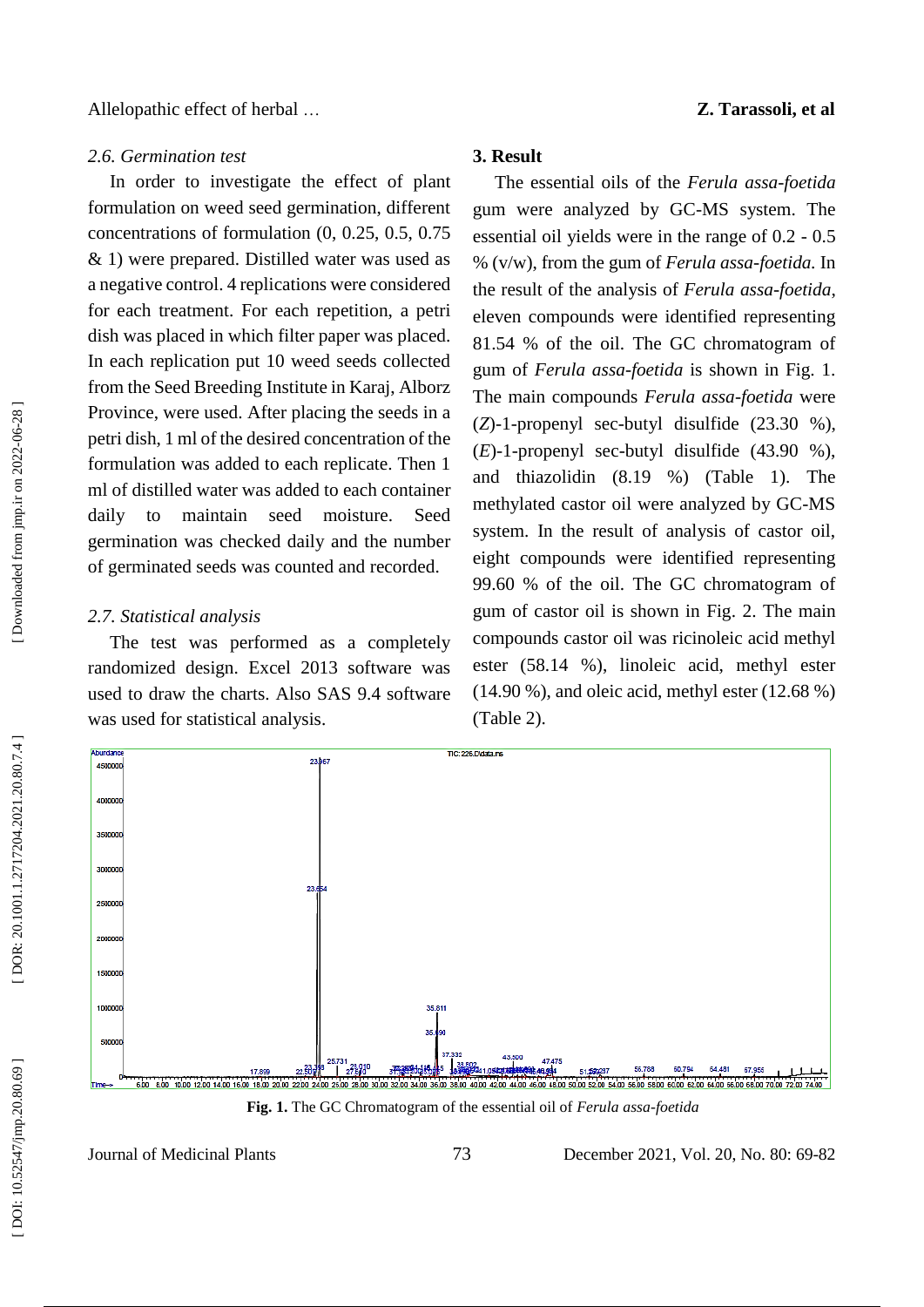| No.            | $RT^a$       | Compound                              | $KI^b$ | $\frac{0}{0}$ |
|----------------|--------------|---------------------------------------|--------|---------------|
| $\,1$          | 23.40        | sec-Butyl propyl disulfide            | 1173   | 0.68          |
| $\sqrt{2}$     | 23.66        | (Z)-1-Propenyl sec-butyl disulfide    | 1178   | 23.30         |
| $\mathbf{3}$   | 23.97        | $(E)$ -1-Propenyl sec-butyl disulfide | 1184   | 43.90         |
| $\overline{4}$ | 25.73        | sec-Butyl Disulfide                   | 1221   | 1.30          |
| $\sqrt{5}$     | 35.81        | Thiazolidine                          | 1445   | 8.19          |
| $\sqrt{6}$     | 38.49        | $\alpha$ -Farnesene                   | 1509   | $0.20\,$      |
| $\tau$         | 38.80        | $\beta$ -Dihydroagarofuran            | 1517   | 1.09          |
| $\,8\,$        | 42.41        | Guaiol                                | 1609   | 0.37          |
| 9              | 42.74        | Carotol                               | 1618   | 0.24          |
| $10\,$         | 43.50        | $\gamma$ -Eudesmol                    | 1638   | 1.92          |
| $11\,$         | 44.00        | Hinesol                               | 1651   | 0.35          |
|                | <b>Total</b> |                                       |        | 81.54         |
|                |              |                                       |        |               |

**Table 1.** Chemical composition of the essential oil of *Ferula assa -foetida*

<sup>a</sup> RT: Retention time

**b** KI: Kovats index



**Fig . 2.** The GC Chromatogram of castor oil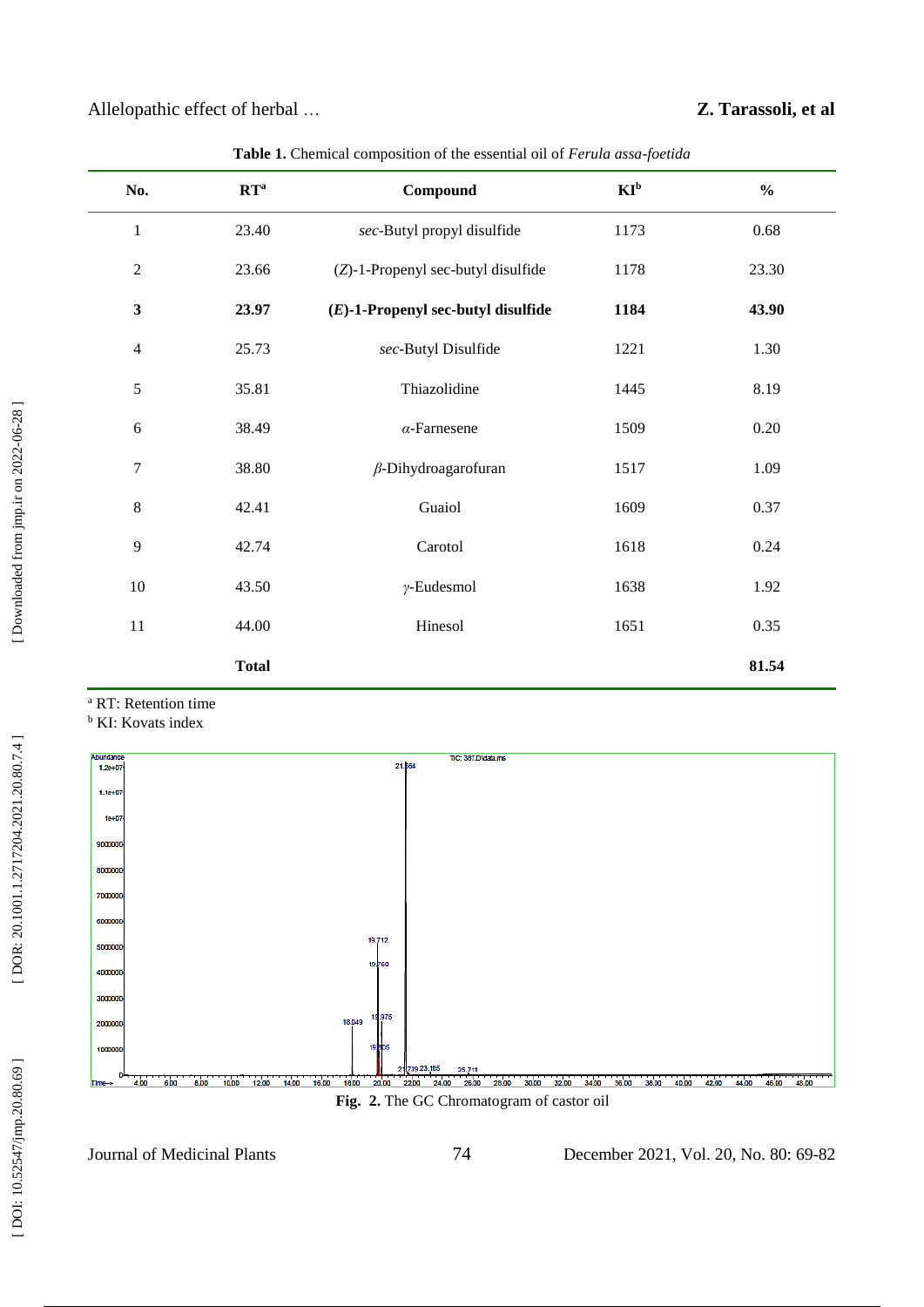| No.            | $\mathbf{R}\mathbf{T}^{\mathrm{a}}$ | Compound                         | $KI_p$ | $\frac{6}{6}$ |
|----------------|-------------------------------------|----------------------------------|--------|---------------|
| $\mathbf{1}$   | 18.05                               | Palmitic acid methyl ester       | 1932   | 4.98          |
| 2              | 19.71                               | Linoleic acid methyl ester       | 2054   | 14.91         |
| 3              | 19.76                               | Oleic acid methyl ester          | 2056   | 12.68         |
| $\overline{4}$ | 19.80                               | 9-Octadecenoic acid methyl ester | 2059   | 2.47          |
| 5              | 19.98                               | Stearic acid methyl ester        | 2068   | 5.64          |
| 6              | 21.57                               | Ricinoleic acid methyl ester     | 2258   | 58.14         |
| 7              | 21.74                               | Arachidic acid methyl ester      | 2268   | 0.50          |
| 8              | 25.71                               | Squalene                         | 2808   | 0.28          |
|                | <b>Total</b>                        |                                  |        | 99.60         |
|                |                                     |                                  |        |               |

**Table 2.** Chemical composition of methylated castor oil through GC /MS

<sup>a</sup> RT: Retention time

**b** KI: Kovats index

The three important sulfur components identified include 2 butyl disulfide 1 propyl 1 (methylthio) propyl 1 propenyl disulfide and 2 butyl 3 (methylthio) 2 propenyl disulfide [11] .

Based on the results, the herbal formulation was significant on the lack of germination of weed seeds at the level of one percent. It was also found that with increasing concentration, this effectiveness increased. By measuring the primary roots and primary pedicles, it was found that the herbal formulation was also effective on the length; so that with increasing concentration, the primary root and primary pedicles' length decreased. The lowest germination percentages were observed at concentrations of 0.75 and 1 %, 32.5 and 30 %, respectively. Comparison of means based on the LSD test showed that there was no significant difference between concentrations of 0.75 and 1 and both were in group C. Concentrations of 0.5 and 0.25 were also in the same group. Negative control was

grouped in a with the highest germination rate of 85 % (Fig. 3) .

The primary root lengths at 0.75 and 1 were 0.75 and 0.55 cm, respectively, both in group C. Negative control was grouped in a with the longest germination length (4.5 cm) (Fig. 4).

The primary pedicle lengths at 0.5, 0.75 and 1 were 0.625, 0.3 and 0.2 cm, respectively. All three were placed in group C. Negative control was grouped in a with the longest pedicle length (2.5 cm) (Fig. 5).

The lowest germination rate in Fig. 6 was observed in the herbal formulation with a concentration of 1 % and the highest in negative control treatment. In mean germination time (MGT), the lowest percentage was related to negative control, and the highest was related to 1% of herbal formulation (Fig. 7). In germination index (Fig. 8) and vigor index (Fig. 9), the highest percentage was related to negative control, and the lowest percentage was seen in 1 % of herbal formulation.

Journal of Medicinal Plants 75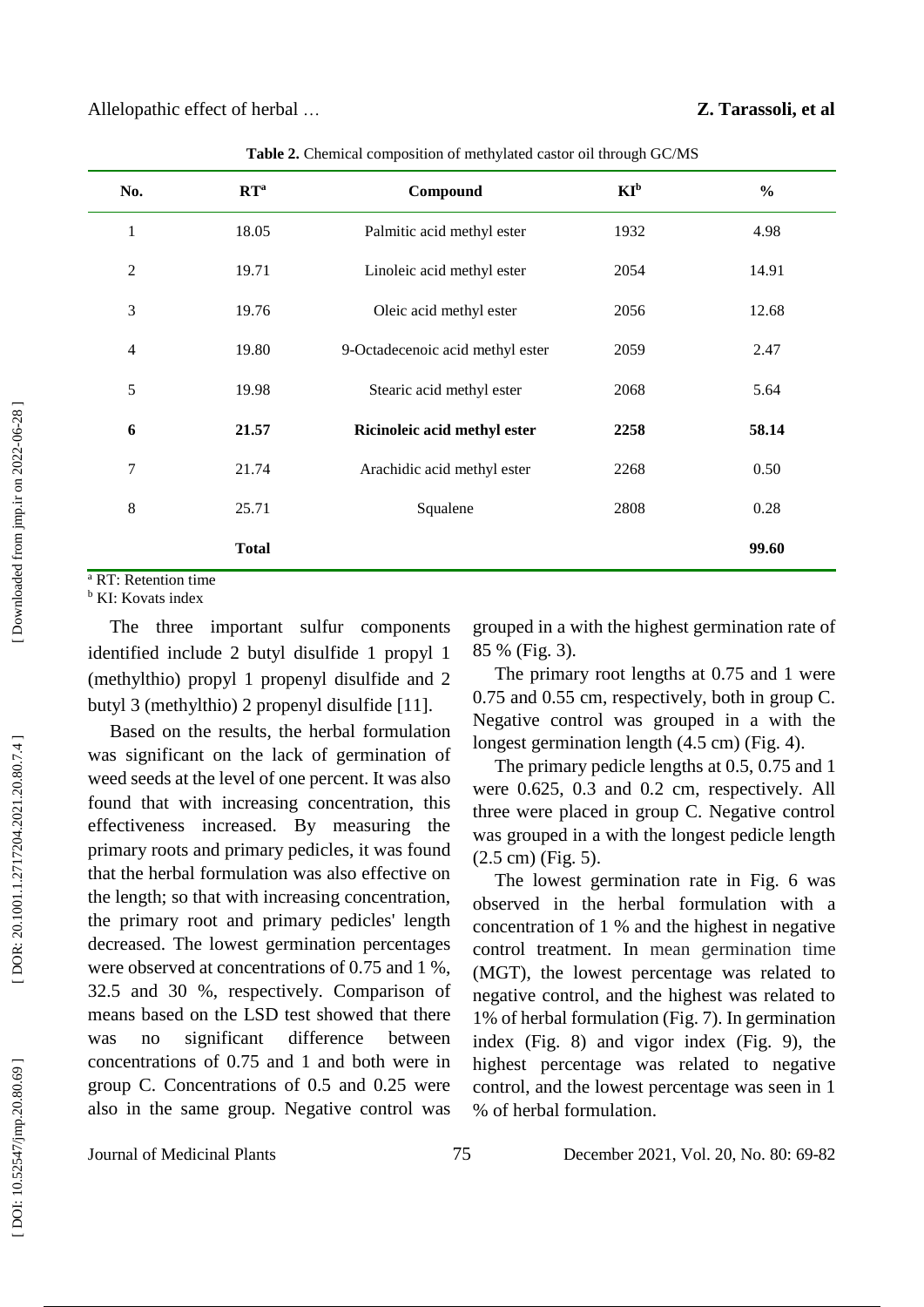## … **Z. Tarassoli, et al**











**Fig. 5.** Primary pedicle of red pigweed after treatment with negative control and four concentrations of botanical formulation (0.25, 0.5, 0.75 and 1 %) based on centimeter. The bars on the columns represent the standard error.

Journal of Medicinal Plants 76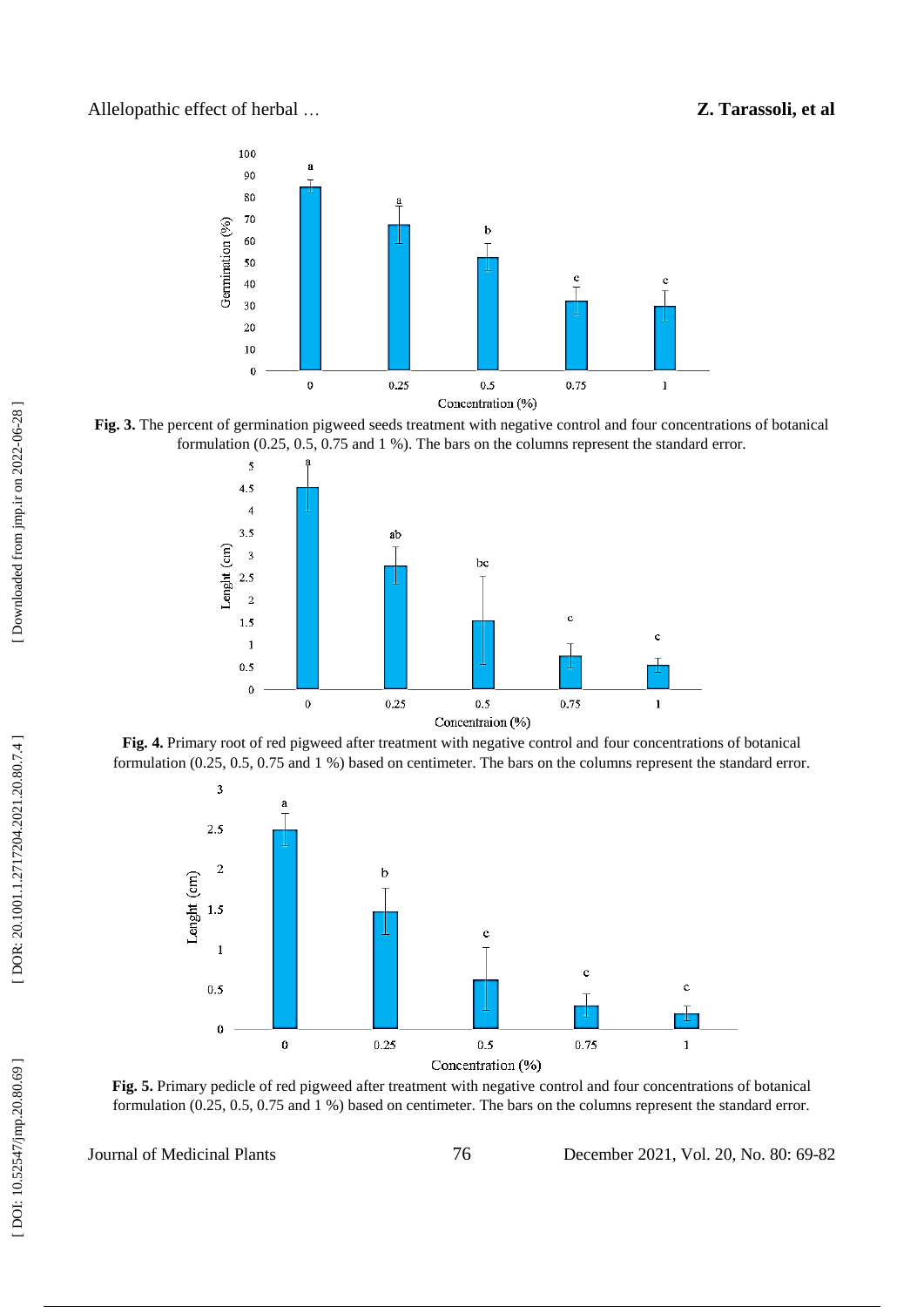### Allelopathic effect of herbal

## … **Z. Tarassoli, et al**



**Fig. 6.** Germination rate of red pigweed after treatment with negative control and four concentrations of botanical formulation (0.25, 0.5, 0.75 and 1%) based on centimeter. The bars on the columns represent the standard error.



**Fig. 7.** MGT of red pigweed after treatment with negative control and four concentrations of botanical formulation (0.25, 0.5, 0.75 and 1 %) based on centimeter. The bars on the columns represent the standard error.



**Fig. 8.** Germination Index of red pigweed after treatment with negative control and four concentrations of botanical formulation (0.25, 0.5, 0.75 and 1 %) based on centimeter. The bars on the columns represent the standard error.

Journal of Medicinal Plants 77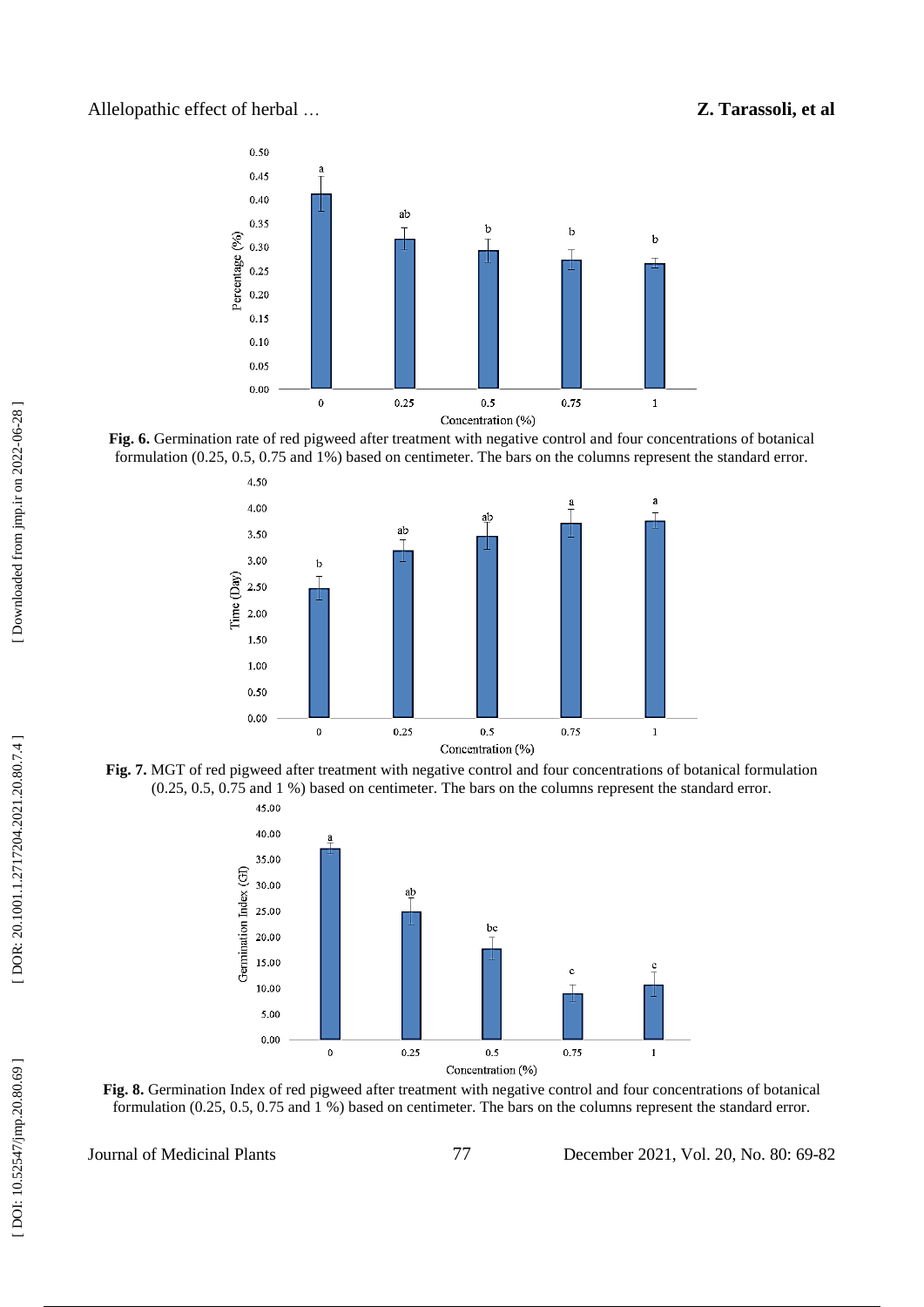

**Fig. 9.** Vigor Index of red pigweed after treatment with negative control and four concentrations of botanical formulation (0.25, 0.5, 0.75 and 1 %) based on centimeter. The bars on the columns represent the standard error.

#### **4. Discussion**

Increasing weed control problems such as herbicide -resistant species and chemical residues in soil and environment , increas e the demand for alternative weed control methods with growing concerns about environment. One possibility is to identify natural substances that have an allelopathic effect. In this regard, many researchers have emphasized the use of medicinal plants containing aromatic compounds [22]. Allelopathy is a complex process involving interactions between different groups of chemicals such as flavonoids, alkaloids, steroids, trepnoids, phenolic compounds and amino acids [23]. This process is important in two respects: minimizing the negative effects of allelopathy on plant growth and yield, and using allelopathy for weed control [24]. In general, research in the field of allelopathy has received a lot of attention over the last few decades to achieve these goals: Manipulating allelopathy to increase yields and protect biodiversity and weed management. Protect the environment by controlling weeds, pests and plant diseases with eco -friendly allelochemicals [25]. There are a few reviews concerning the mode of motion of plant allelochemicals in controlling or suppression of weeds [26]. . Assessment of allelopathic properties of plants is a new ecological and biological approach that may lead to the discovery of biological herbicides and growth inhibitors. A study was conducted by Razavi and his colleagues in 2013 to investigate the potential of *Ferula a* assa-foetida's allelopathy for germination and seedling growth of two weeds, *Cardaria draba* and *Plantago major*. *Ferula assa-foetida* extract seems to possess allelopathic effect on *Cardaria draba* and *Plantago major* at germination stage, the property which can be considered in developing bio herbicides [27] . In 2014, the essential oil composition and the allelopathic properties of Anghuzeh (*Ferula assa -foetida* L.) were investigated by Bagheri and et al. A large number of growth parameters, such as germination, radical and coverage of seeds, and a large number of growth parameters, such as their dry and fresh weight, and an abnormal percentage of seedlings that was

Journal of Medicinal Plants 78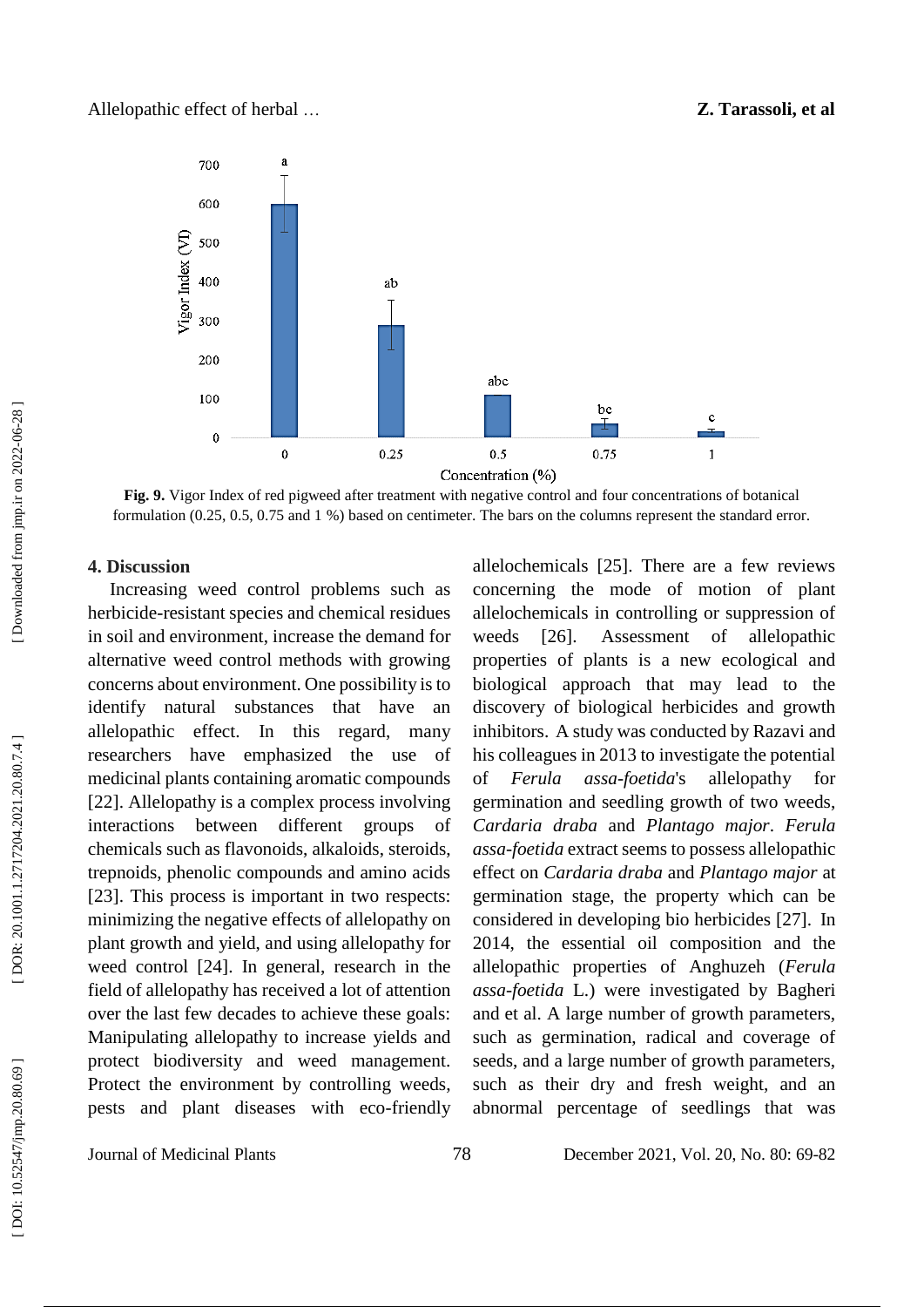evaluated. The results of this survey showed an essential oil of Anghuzeh significant ( $P \le 0.05$ ), and the shrill effect on the weeds and crops studied. In addition, the results of essential oil analysis showed that a total of 13 components in *α*-pinene (21.3 %), *β*-pinene, (47.1 %), and 1,2 - tineolane oil (18.6 %) have been identified. The effect of observed allelopathy of essential oils is related to the components of oil and their synergistic effects. The findings of this research was the first step of using Anghuzeh essential oil as a natural herbicide [23] .

The result of mentioned study in above was same to our research and they also found Anghuzeh have an herbicidal properties. There are some reasearch that demonstrated the *Ricinus communis* was effective as an herbicide and had allelopathic effect. The results of the research in 2015 by Saadaoui and et L. showed a high allelopathic effect of aqueous extract of *Ricinus communis* in Tunisian agricultural land (*H. vulgare*, *M. Sativa*, *M. Sativa*, *T. foenumgraecum*, L*. Culinaris*, and *C. ariietinum*) [24].

In other research, the effects of *Crocus sativus* L., *Ricinus community* L., *Nicotiana tabacum* L., *Datura inoxia* Mill., *Nerium oleander* L. and *Sorghum vulgare* L. were determined on redroot pigweed. Powders and water extracts from these plants are used for experiments under laboratory and greenhouse conditions. In the laboratory, all water extracts showed significant inhibitory effects on germination, seedling length, and weight of red -rooted weed plants. The most allelopathic effect on redroot pigweed were *R. communis*, common tobacco, and *D. inoxia*. In the greenhouse test, the extracts and powders of these plants also showed a significant inhibitory effect on dry weight, height, leaf area, number of viable plants and chlorophyll content of the weeds. In germination bioassays and powder application, the inhibitory effect depends on the

dose, the higher the concentration, and the stronger the inhibitory effect. From the results obtained, it can be concluded that the powders and extracts of the tested species have herbicidal potential for red root weeds and can be used as natural herbicides and mulches [17] .

In general, allelopathy is the end result of the simultaneous motion of numerous compounds and frequently consists of compounds, which their chemistry is divergent [25] . It has been suggested that a few allelochemicals can purpose root molecular demise not directly through facilitating the manufacturing of reactive oxygen species (ROS), which may additionally act as signaling molecules main to modifications in hormonal stability in the course of seed germination [26] .

## **5. Conclusion**

Research on medicinal plant extracts has revealed thousands of phytochemicals, which have inhibitory effects on plant pathogens. Therefore, it is necessary to study the medicinal plants used in the Indigenous Knowledge System (IKS), which are known to have high antimicrobial and/or antioxidant abilities. Different extraction procedures can be used to determine the composition of different medicinal plants, and the identified molecules must be safe before they can be used for crop protection and preservation of horticultural crops [27]. Based on the results, it was found that the combination of castor oil and Anghuzeh oil has a good potential to prevent the germination of rooster weeds in laboratory conditions. Given the harms and dangers of chemical toxins, there is a need to look for a suitable alternative. Chemical pesticides designed to kill organisms are serious threats to human health. According to the Declaration of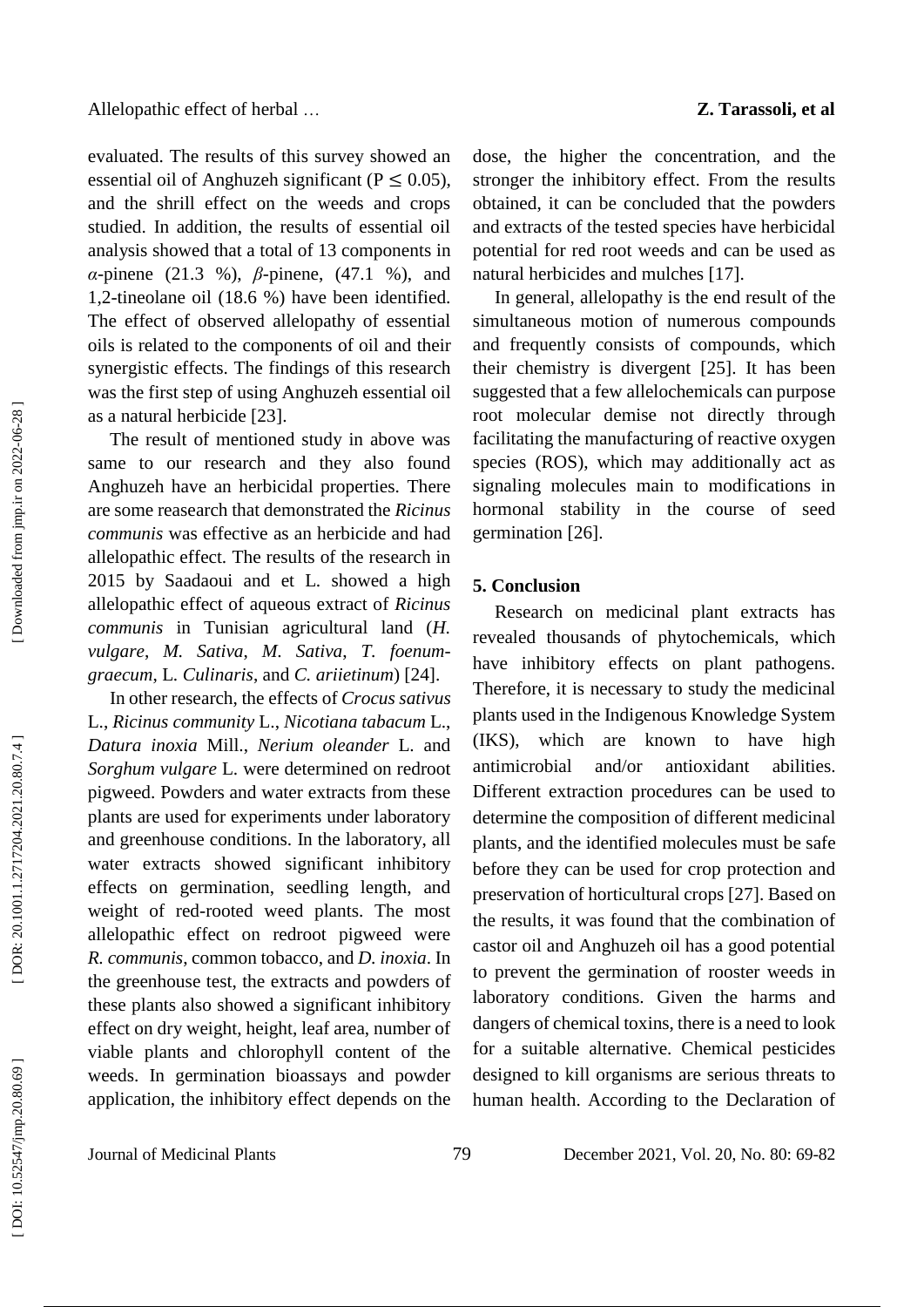the National Cancer Institute, 30 % of the insecticide, 60 % of the herbicide, and 90 % of the fungicide are carcinogenic. This is one of these substances of the negative side effects of these substances because chemicals can also damage the nervous system and hormonal systems. Among these, children are more vulnerable than adults for agriculture [14]. Therefore, more research is needed to use natural compounds to develop herbicides in this field and other plant compounds and weeds should also be studied.

### **References**

**1.** Khoddami A, Wilkes MA and Roberts TH. Techniques for analysis of plant phenolic compounds. *Molecules* 2013; 18(2): 2328 -2375. doi: 10.3390/molecules18022328.

2. Raveau R, Fontaine J and Lounès-Hadj Sahraoui A. Essential oils as potential alternative biocontrol products against plant pathogens and weeds: a review. *Foods* 2020; 9(3): 365. doi: 10.3390/foods9030365.

**3.** Sergeeva V. Medicinal plants to control diseases and pests. In: *Medicinal and Aromatic Plants of the World*. *Springer* . 2015: 257 -271.

**4 .** De Mastro G, El Mahdi J and Ruta C. Bioherbicidal potential of the essential oils from Mediterranean Lamiaceae for weed control in organic farming. *Plants* 2021; 10(4): 818. doi: [10.3390/plants10040818](https://doi.org/10.3390/plants10040818) .

**5 .** Mustafa A, Naveed M, Saeed Q, Ashraf MN, Hussain A, Abbas T, Kamran M and Minggang X. Application potentials of plant growth promoting rhizobacteria and fungi as an alternative to conventional weed control methods. In: *Sustainable Crop Production*. IntechOpen , 2019.

**6 .** Aktar MW, Sengupta D and Chowdhury A. Impact of pesticides use in agriculture: their

### **Author contributions**

F. JS.: Project administration, Data analysis, Writing original draft; Z. T.: Chemical analysis; MR. L.: Editing.

… **Z. Tarassoli, et al**

## **Conflict of interest**

The authors declare that there is no conflict of interest.

## **Acknowledgment**

The authors would like to thank the Medicinal Plants Research Center, Institute of Medicinal Plants, ACECR for the financial support.

benefits and hazards. *Interdiscip Toxicol*. 2009; 2(1): 1. doi: 10.2478/v10102-009-0001-7.

**7.** Antier C, Kudsk P, Reboud X, Ulber L, Baret P V and Messéan A. Glyphosate use in the European agricultural sector and a framework for its further monitoring. *Sustainability* 2020; 12(14): 5682. doi: [10.3390/su12145682](https://doi.org/10.3390/su12145682) .

**8 .** Hagner M, Mikola J, Saloniemi I, Saikkonen K and Helander M. Effects of a glyphosate -based herbicide on soil animal trophic groups and associated ecosystem functioning in a northern agricultural field. *Sci . Rep*. 2019; 9(1): 1 -13. doi: [10.1038/s41598](https://doi.org/10.1038/s41598-019-44988-5) -019 -44988 - 5 .

**9 .** Carrubba A, Labruzzo A, Comparato A, Muccilli S and Spina A. Use of plant water extracts for weed control in durum wheat (*Triticum turgidum* L. Subsp. durum Desf.). Agronomy. 2020; 10(3): 364. doi: [10.3390/](https://doi.org/10.3390/agronomy10030364)  [agronomy10030364](https://doi.org/10.3390/agronomy10030364) .

**10 .** Benvenuti S, Cioni PL, Flamini G and Pardossi A. Weeds for weed control: Asteraceae essential oils as natural herbicides. *Weed Res*. 2017; 57(5): 342 -353. doi: [10.1111/wre.12266](https://doi.org/10.1111/wre.12266) .

**11 .** Amalraj A and Gopi S. Biological activities and medicinal properties of Asafoetida: A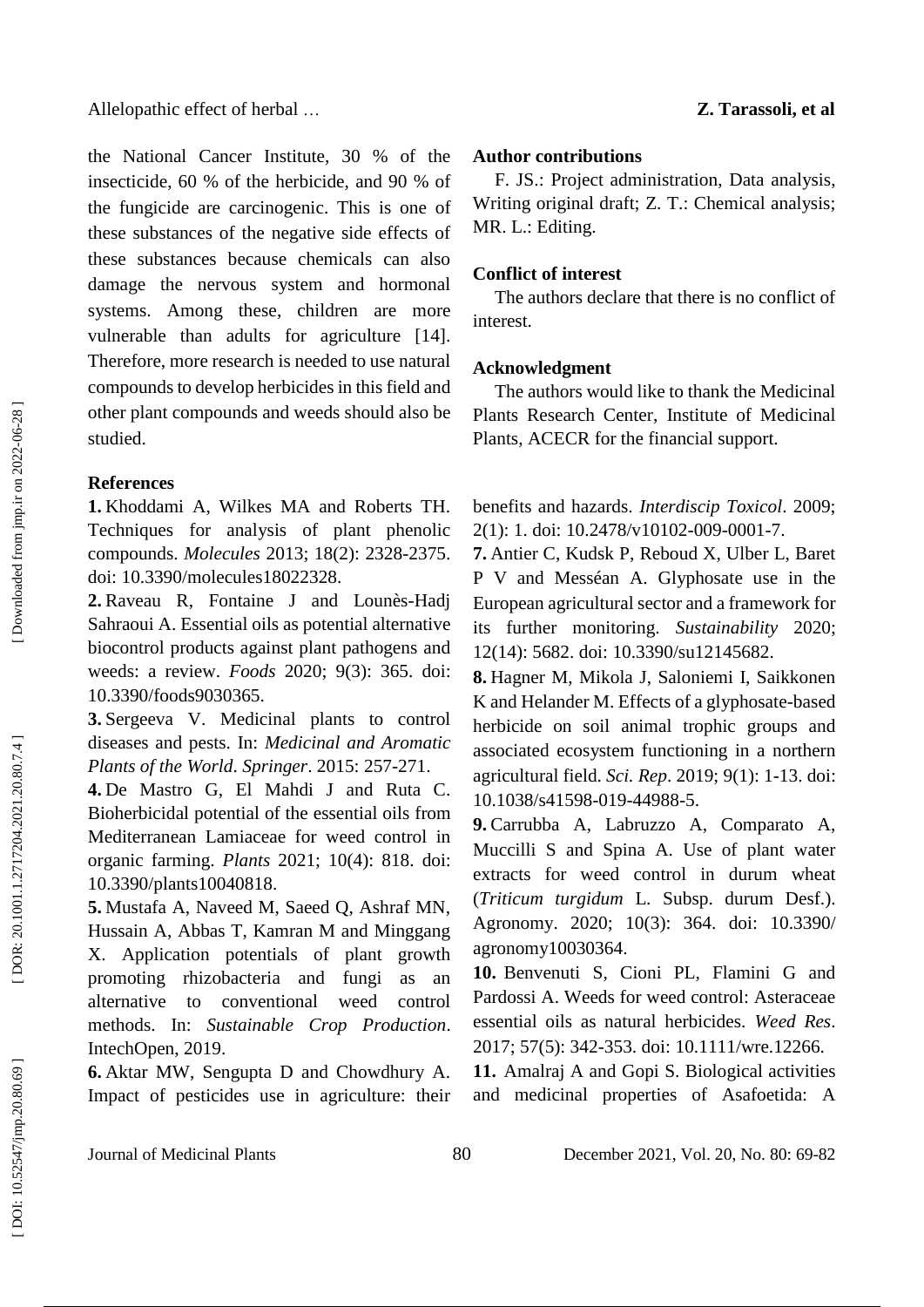review. *J. Tradit . Complement . Med*. 2017; 7(3): 347 -359. doi: [10.1016/j.jtcme.2016.11.004](https://doi.org/10.1016/j.jtcme.2016.11.004) .

**12 .** Mahendra P and Bisht S. *Ferula asafoetida*: traditional uses and pharmacological activity. *Pharmacogn . Rev*. 2012; 6(12): 141. doi: [10.4103/0973](https://dx.doi.org/10.4103%2F0973-7847.99948) -7847.99948 .

**13 .** Sonigra P and Meena M. Metabolic profile, bioactivities, and variations in the chemical constituents of essential oils of the *Ferula* genus (Apiaceae). *Front . Pharmacol*. 2021; 11: 2328. doi: [10.3389/fphar.2020.608649](https://doi.org/10.3389/fphar.2020.608649) .

14. Yeboah A, Ying S, Lu J, Xie Y, Amoanimaa-Dede H, Boa Teng Kga, Chen M and Yin X. Castor oil (*Ricinus communis*): a review on the chemical composition and physicochemical properties. *Food Sci . Technol*. 2020. doi: [10.1590/fst.19620](https://doi.org/10.1590/fst.19620) .

**15 .** Parekh VJ, Rathod VK and Pandit AB. Substrate hydrolysis: methods, mechanism, and industrial applications of substrate hydrolysis. In: [Comprehensive Biotechnology \(Second](https://www.sciencedirect.com/science/referenceworks/9780080885049)  [Edition\).](https://www.sciencedirect.com/science/referenceworks/9780080885049) Academic Press. 2011; 2: 103 -118 . doi: [10.1016/B978](http://dx.doi.org/10.1016/B978-0-08-088504-9.00094-5)-0-08-088504-9.00094-5.

**16 .** Grichar WJ, Dotray PA and Trostle CL. Castor (*Ricinus communis* L.) tolerance to postemergence herbicides and weed control efficacy. *Int . J. Agron*. 2012. doi: [10.1155/](https://doi.org/10.1155/2012/832749) 2012/ [832749](https://doi.org/10.1155/2012/832749) .

**17 .** Nekonam MS, Razmjoo J, Kraimmojeni H, Sharifnabi B, Amini H and Bahrami F. Assessment of some medicinal plants for their allelopathic potential against redroot pigweed (*Amaranthus retroflexus*). *J. Plant Prot. Res*. 2014: 54(1) . doi: 10.2478/jppr -2014 -0014 .

**18 .** Weller S, Florentine S, Javaid MM, Welgama A, Chadha A, Chauhan BS and Turville C. *Amaranthus retroflexus* L. (Redroot Pigweed): Effects of elevated CO2 and soil moisture on growth and biomass and the effect of

radiant heat on seed germination. *Agronomy* 2021; 11(4): 728. doi: [10.3390/](https://doi.org/10.3390/agronomy11040728)  [agronomy11040728](https://doi.org/10.3390/agronomy11040728) .

**19** P. Nachtrag. Bologische Wertbestim -mungen. 2000.

**20 .** Jokar -shorijeh F, Ma'mani L, Sheikhi Garjan A, Hosseini R, Mahdavi V and Heidary Alizadeh B. Repellency and control of nymph of greenhouse whitefly (Trialeurodes Vaporariorum) using nanobiopesticide. *J. Biosaf*. 2020; 12(4): 97 -110.

**21 .** Tajabadi F, Khalighi -Sigaroodi F and Rezazadeh S. Improving gas chromatography – mass spectrometry analysis of essential oils by multivariate curve resolution: full identification of c o -eluting compounds of *Dracocephalum moldavica* L. *Chromatographia*. 2017; 8 0(7): 1069 -1077. doi: [10.1007/s10337](https://doi.org/10.1007/s10337-017-3322-2) -017 -3322 - 2 .

**22 .** Campiglia E, Mancinelli R, Cavalieri A and Caporali F. Use of essential oils of cinnamon, lavender and peppermint for weed control. *Ital . J. Agron*. 2007; 2(2): 171 -178. doi: [10.4081/](https://doi.org/10.4081/ija.2007.171) [ija.2007.171](https://doi.org/10.4081/ija.2007.171) .

**23 .** Prasad MN V and Subhashini P. Mimosine inhibited seed germination, seedling growth, and enzymes of *Oryza sativa* L. *J. Chem . Ecol*. 1994; 20(7): 1689 -1696. doi: [10.1007/BF02059890](https://doi.org/10.1007/BF02059890) .

**24 .** Neustrueva SN and Dobretsova TN. Influence of some summer crops on white goosefoot. Fiziol biokhim osn vzaimodeistviia rast fitotsenozakh. 1972.

**25 .** Rizvi SJH, Tahir M, Rizvi V, Kohli RK and Ansari A. Allelopathic interactions in agroforestry systems. *CRC Crit . Rev . Plant . Sci*. 1999; 18(6); 773-796. doi: 10.1080/ [07352689991309487](https://doi.org/10.1080/07352689991309487) .

**26 .** Singh HP, Batish DR, Setia N and Kohli RK. Herbicidal activity of volatile oils from Eucalyptus citriodora against *Parthenium* 

DOR: 20.1001.1.2717204.2021.20.80.7.4]

Downloaded from jmp.ir on 2022-06-28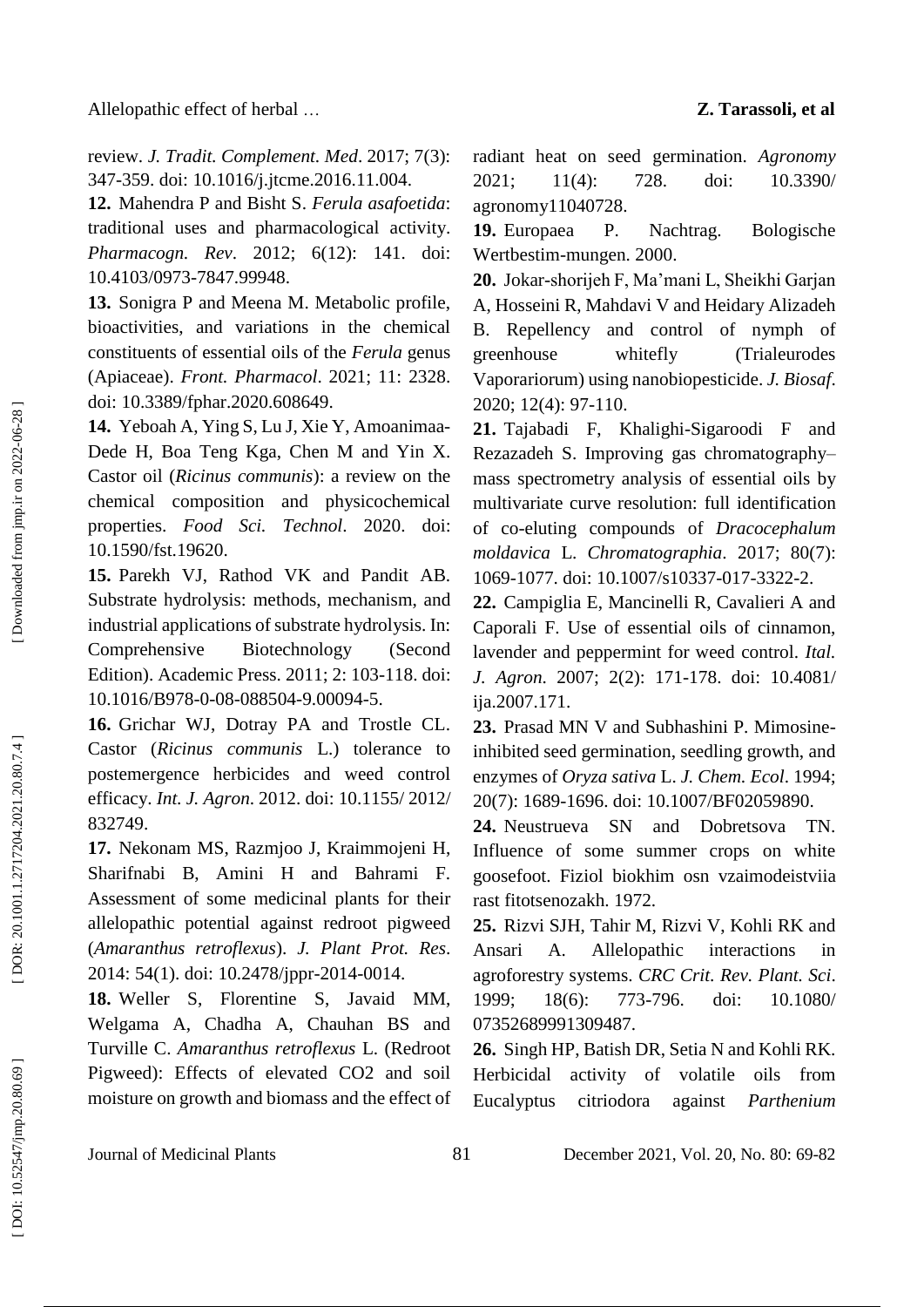Allelopathic effect of herbal …

*hysterophorus*. *Ann . Appl . Biol*. 2005; 146(1): 89 -94. doi: 10.1111/j.1744 [-7348.2005.04018.x](https://doi.org/10.1111/j.1744-7348.2005.04018.x) . **27 .** Samaneh Z, Kourosh E and Morteza AS. Study on allelopathic potential of Asafoetida (*Ferula assa*) medical plant on germination and seedling growth of *Cardaria draba* and *Plantago major*. *Int . J. Agric . Crop . Sci*. 2014; 7(10): 724.

How to cite this article: Tarassoli Z, Labbafi MR, Jokar Shoorijeh F. Allelopathic effect of herbal formulation containing *Ferula assa foetida* L. essential oil and castor oil (*Ricinus communis* L.) as an herbicide on *Amaranthus retroflexus* L. germination . *Journal of Medicinal Plants* 2021; 20(80): 69 -82. doi: [10.52547/jmp.20.80.69](http://dx.doi.org/10.52547/jmp.20.80.69)